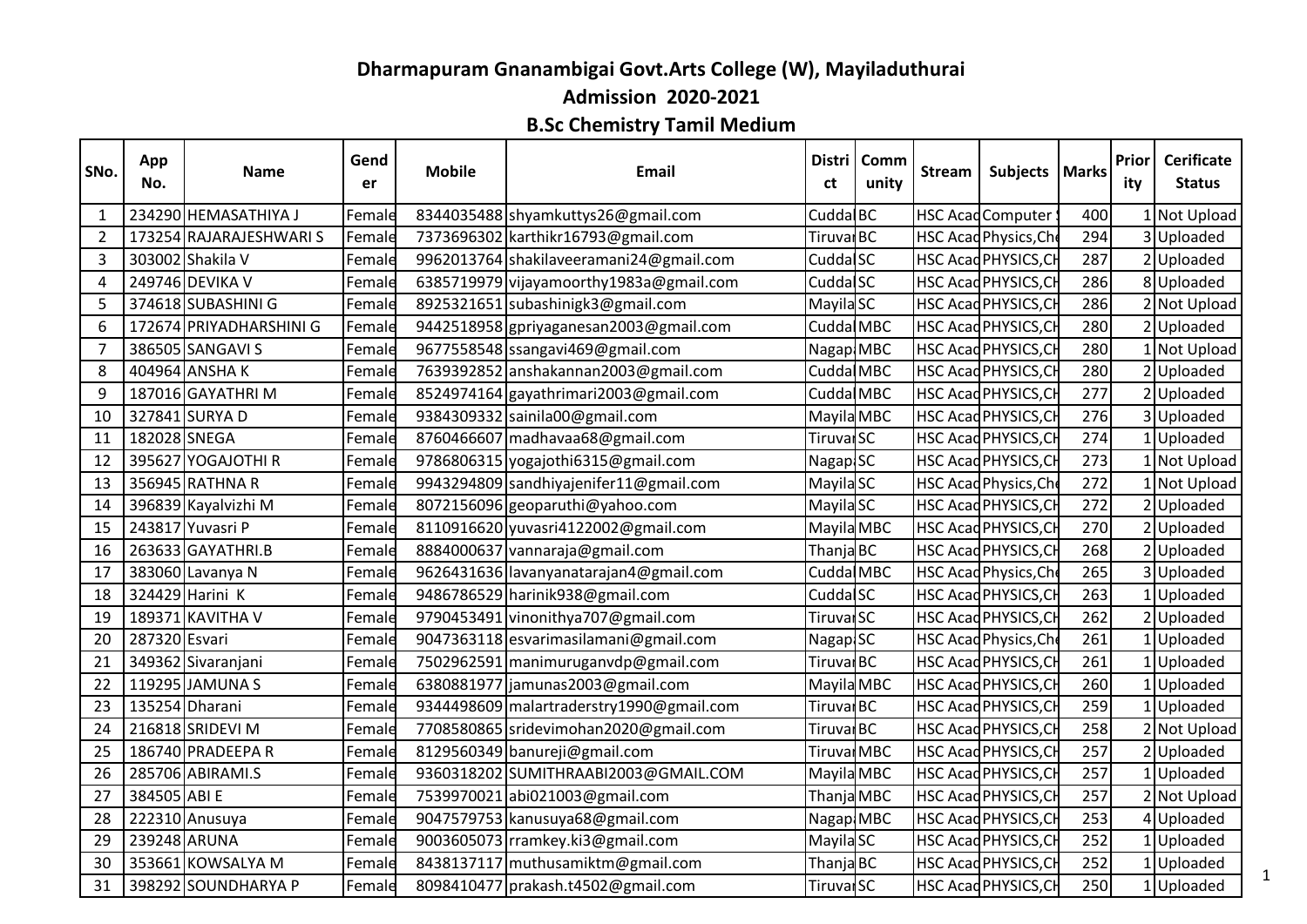| SNo. | App<br>No.     | <b>Name</b>            | Gend<br>er | <b>Mobile</b> | <b>Email</b>                                    | <b>Distri</b><br>ct    | Comm<br>unity | <b>Stream</b> | Subjects   Marks             |       | Prior<br>ity | <b>Cerificate</b><br><b>Status</b> |
|------|----------------|------------------------|------------|---------------|-------------------------------------------------|------------------------|---------------|---------------|------------------------------|-------|--------------|------------------------------------|
| 32   |                | 391362 ELAKKIYA R      | Female     |               | 9751318794 elakkiyavedha2003@gmail.com          | Mayila MBC             |               |               | HSC Acad PHYSICS, CH         | 249   |              | 1 Not Upload                       |
| 33   |                | 394312 Sumithradevi K  | Female     |               | 9159470941 sumithradevikaliyappan2020@gmail.com | Cudda <sup>SC</sup>    |               |               | HSC Acad PHYSICS, CH         | 249   |              | 4Uploaded                          |
| 34   |                | 102692 THARANESWARI D  | Female     |               | 8870197511 d.sasikala02@gmail.com               | Cudda BC               |               |               | HSC Acad PHYSICS, CH         | 248   |              | 9Uploaded                          |
| 35   |                | 223628 AARTHI R        | Female     |               | 9842416231 aarthirajadurai8@gmail.com           | Ariyalu <sub>MBC</sub> |               |               | HSC Acad PHYSICS, CH         | 248   |              | 1 Uploaded                         |
| 36   |                | 281936 NANDHINI M      | Female     |               | 9941148823 nandhinimariyappan0711@gmail.com     | Tiruvar <sub>MBC</sub> |               |               | HSC Acad PHYSICS, CH         | 248   |              | 2 Not Upload                       |
| 37   |                | 351151 JAYASURYA P     | Female     |               | 9786399862 epjayasurya2003@gmail.com            | AriyaluSC              |               |               | HSC Acad PHYSICS, CH         | 248   |              | INot Upload                        |
| 38   |                | 403258 Sridurka V      | Female     |               | 9965925726 sridurka20v@gmail.com                | Cudda MBC              |               |               | <b>HSC Acad PHYSICS, CH</b>  | 248   |              | 2Uploaded                          |
| 39   |                | 236194 Ashiga D        | Female     |               | 8344988397 ashigaashiga206@gmail.com            | Tiruvar <sub>SC</sub>  |               |               | HSC Acad PHYSICS, CH         | 247   |              | 3Uploaded                          |
| 40   |                | 259208 Gowsalya B      | Female     |               | 9360745153 bgowsalya2003@gmail.com              | Mayila BC              |               |               | HSC Acad PHYSICS, CH         | 247   |              | 3Uploaded                          |
| 41   |                | 267126 Sineka N        | Female     |               | 8940999767 sinekanv2002@gmail.com               | AriyaluMBC             |               |               | HSC Acad PHYSICS, CH         | 247   |              | 3Uploaded                          |
| 42   | 255434 Arthi S |                        | Female     |               | 9787570127 aathi0127@gmail.com                  | Cudda MBC              |               |               | HSC Acad PHYSICS, CH         | 246   |              | Uploaded                           |
| 43   |                | 289944 Rajalakshmi K   | Female     |               | 9943810107 kumarrajalakshmi001@gmail.com        | Ariyalu <sub>BC</sub>  |               |               | HSC Acad PHYSICS, CH         | 245   |              | 10 Uploaded                        |
| 44   | 101462 SURYA   |                        | Female     |               | 9445394616 rajan@bhavini.in                     | Tiruval <sub>BC</sub>  |               |               | HSC Acad PHYSICS, CH         | 244   |              | Uploaded                           |
| 45   |                | 235794 KOWSALYA V      | Female     |               | 9787707968 venkatachalam17668@gmail.com         | Thanja MBC             |               |               | HSC Acad PHYSICS, CH         | 244   |              | 2 Not Upload                       |
| 46   | 261155 INIYA F |                        | Female     |               | 9884864870 frnandasfernandas77745@gmail.com     | Tiruval <sub>BC</sub>  |               |               | HSC Acad PHYSICS, CH         | 244   |              | 2Uploaded                          |
| 47   |                | 383718 KIRUTHIKA B     | Female     |               | 9585732456 kiruthika.b080903@gmail.com          | Cudda MBC              |               |               | HSC Acad PHYSICS, CH         | 244   |              | Not Upload                         |
| 48   |                | 364332 Sinega B        | Female     |               | 9942796489 sinegabaskar2293@gmail.com           | Nagap MBC              |               |               | <b>HSC Acad PHYSICS, CH</b>  | 243   |              | 3 Uploaded                         |
| 49   |                | 378454 PRAMILA A       | Female     |               | 9942141937 pramilaa2952003@gmail.com            | Mayila <sub>SC</sub>   |               |               | HSC Acad PHYSICS, CH         | 243   |              | 2Uploaded                          |
| 50   |                | 106104 KIRUBA          | Female     |               | 9442767985 keerthi18122000@gmail.com            | Thanja MBC             |               |               | HSC Acad PHYSICS, CH         | 241   |              | 1 Not Upload                       |
| 51   |                | 278299 Suwetha Ela     | Female     |               | 9962425008 sweetha01082003@gmail.com            | Nagap SC               |               |               | HSC Acad Physics, Che        | 241   |              | Uploaded                           |
| 52   |                | 310764 GAYATHRIK       | Female     |               | 7868805182 karthic.mani1984@gmail.com           | Tiruvar <sub>MBC</sub> |               |               | HSC Acad PHYSICS, CH         | 241   |              | 3Uploaded                          |
| 53   |                | 395043 PRIYADHARSINI P | Female     |               | 8973398752 varunsarathy777@gmail.com            | Ariyalu <sub>MBC</sub> |               |               | HSC Acad PHYSICS, CH         | 241   |              | 2 Not Upload                       |
| 54   | 173988 HSc     |                        | Female     |               | 9025784063 vpraveenvpraveen063@gmail.com        | ThanjaSC               |               |               | HSC Acad Physics, Che        | 240   |              | Not Upload                         |
| 55   |                | 217592 Anitha S        | Female     |               | 9095233045 srinivasan6094@gmail.com             | Ranipe <sup>BC</sup>   |               |               | HSC Acad PHYSICS, CH         | 240   |              | 2Uploaded                          |
| 56   |                | 363421 VASANTHI P      | Female     |               | 9786335134 senthamaraiperumal4@gmail.com        | Ranipe <sup>BC</sup>   |               |               | HSC Acad PHYSICS, CH         | 240   |              | Uploaded                           |
| 57   |                | 258603 AKILA A         | Female     |               | 9943914263 akilaanbu2003@gmail.com              | Mayila MBC             |               |               | HSC Acad PHYSICS, CH         | 239   |              | Uploaded                           |
| 58   |                | 331352 GOWSALYA V      | Female     |               | 9150784680 sudhamoorthi2007@gmail.com           | Mayila <sub>SC</sub>   |               |               | HSC Acad PHYSICS, CH         | 239   |              | 1 Uploaded                         |
| 59   |                | 406452 ABINAYA R       | Female     |               | 6379326664 rabinaya215@gmail.com                | Mayila <sub>SC</sub>   |               |               | HSC Acad PHYSICS, CH         | 239   |              | LUploaded                          |
| 60   |                | 414410 EDHAYAJOTHI P   | Female     |               | 8825616217 rpriya2002@gmail.com                 | Tiruvar <sub>SC</sub>  |               |               | HSC Acad PHYSICS, CH         | 238   |              | 1 Uploaded                         |
| 61   |                | 240169 Durgadevi       | Female     |               | 8940442643 d1333576@gmail.com                   | Thanja MBC             |               |               | HSC Acad PHYSICS, CH         | 237   |              | Not Upload                         |
| 62   |                | 272443 SUWETHA K       | Female     |               | 8220524208 suwethak 2020@gmail.com              | Nagap SC               |               |               | HSC Acad PHYSICS, CH         | 237   |              | 2Uploaded                          |
| 63   |                | 309828 G.deepika       | Female     |               | 7339380491 sanjeevis052@gmail.com               | Cudda <sup>SC</sup>    |               |               | <b>HSC Acad PHYSICS, CH</b>  | 235   |              | 1Uploaded                          |
| 64   | 392311 Vembu   |                        | Female     |               | 9843280354 sivavaratha502@gmail.com             | Mayila MBC             |               |               | <b>HSC Acad PHYSICS, CH</b>  | 235   |              | LUploaded                          |
| 65   |                | 175230 PRIYA K         | Female     |               | 9585418364 atoztkm01@gmail.com                  | Nagap <sub>SC</sub>    |               |               | <b>HSC Acad Physics, Che</b> | 234.5 |              | 1 Not Upload                       |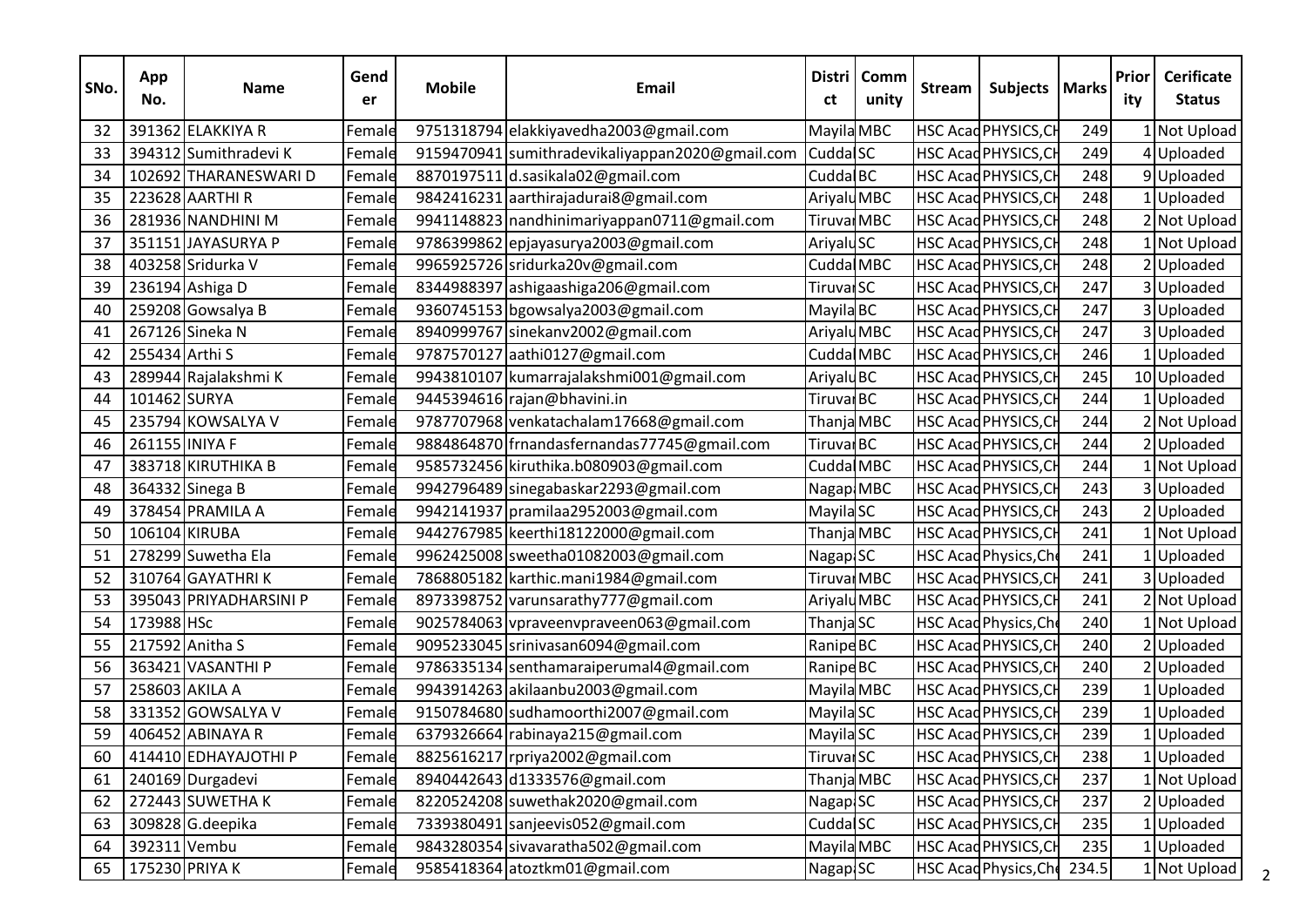| SNo. | App<br>No.    | <b>Name</b>             | Gend<br>er | <b>Mobile</b> | <b>Email</b>                             | <b>Distri</b><br>ct    | Comm<br>unity | <b>Stream</b> | Subjects   Marks            |       | Prior<br>ity | <b>Cerificate</b><br><b>Status</b> |
|------|---------------|-------------------------|------------|---------------|------------------------------------------|------------------------|---------------|---------------|-----------------------------|-------|--------------|------------------------------------|
| 66   |               | 388736 MAHESWARIS       | Female     |               | 9597670401 selvamuthu1998@gmail.com      | Mayila MBC             |               |               | HSC Acad PHYSICS, CH        | 234   |              | 2 Not Upload                       |
| 67   |               | 347178 Indhumathi G     | Female     |               | 9003135680 indu.10.4.97@gmail.com        | Raman <sub>SC</sub>    |               |               | HSC Acad Physics, Che       | 232.5 |              | 1 Uploaded                         |
| 68   |               | 113755 Rjapriya R       | Female     |               | 6369327465 rajapriyalatha1@gmail.com     | Thanja MBC             |               |               | <b>HSC Acad PHYSICS, CH</b> | 232   |              | Not Upload                         |
| 69   |               | 266901 RajaPRIYA R      | Female     |               | 6369327465 rajapriyalatha2@gmail.com     | Thanja MBC             |               |               | HSC Acad PHYSICS, CH        | 232   |              | LUploaded                          |
| 70   |               | 324462 MAHALAKSHMIT     | Female     |               | 7339605236 abhinayapremkumaran@gmail.com | Cudda MBC              |               |               | HSC Acad PHYSICS, CH        | 231   |              | 3Uploaded                          |
| 71   |               | 255531 Gracy A          | Female     |               | 8056412576 gracyrasu2003@gmail.com       | Mayila SCA             |               |               | HSC Acad PHYSICS, CH        | 230   |              | 2 Not Upload                       |
| 72   |               | 373840 M MUGESHINI      | Female     |               | 9688383757 arumugamkillai55@gmail.com    | Cudda <sup>SC</sup>    |               |               | <b>HSC Acad PHYSICS, CH</b> | 230   |              | 2Uploaded                          |
| 73   |               | 383492 INDHUMATHI S     | Female     |               | 9047159177 indhu8102003@gmail.com        | Cudda <sup>SC</sup>    |               |               | HSC Acad PHYSICS, CH        | 230   |              | 2Uploaded                          |
| 74   |               | 228130 SAGASTIYA S      | Female     |               | 8526969274 sagastiya2020@gmail.com       | Mayila <sub>SC</sub>   |               |               | HSC Acad PHYSICS, CH        | 229   |              | 2Uploaded                          |
| 75   |               | 314624 VAISHNAVI G      | Female     |               | 8870467054 erikiniyan@gmail.com          | Tiruval <sub>BC</sub>  |               |               | HSC Acad PHYSICS, CH        | 229   |              | Uploaded                           |
| 76   |               | 316567 BHUVANESHWARIU   | Female     |               | 9751665759 bhuvaneshwari2003@gmail.com   | Ariyalu <sub>MBC</sub> |               |               | HSC Acad PHYSICS, CH        | 229   |              | Not Upload                         |
| 77   |               | 257999 A.Bharatha Priya | Female     |               | 9994720563 bharathapriya22@gmail.com     | Tiruval <sub>BC</sub>  |               |               | HSC Acad PHYSICS, CH        | 228   |              | 2 Uploaded                         |
| 78   |               | 321803 MEENA S          | Female     |               | 6379206330 meena13012004@gmail.com       | AriyaluSC              |               |               | HSC Acad PHYSICS, CH        | 228   |              | 2Uploaded                          |
| 79   |               | 259772 Jayalakshmi      | Female     |               | 8220232558 jaya.rajaraman 2003@gmail.com | Mayila BC              |               |               | HSC Acad PHYSICS, CH        | 227   |              | 2Uploaded                          |
| 80   |               | 388224 Seethalakshmi.P  | Female     |               | 8526783596 ramkikyr@gmail.com            | Nagap SC               |               |               | HSC Acad Chemistry,         | 227   |              | Not Upload                         |
| 81   |               | 404890 JOYHIKA          | Female     |               | 9790346968 muthumozhikanchi@gmail.com    | ThanjaSC               |               |               | HSC Acad PHYSICS, CH        | 227   |              | 2Uploaded                          |
| 82   |               | 270020 Abinaya R        | Female     |               | 9842998741 abinayaravi227@gmail.com      | Tiruval MBC            |               |               | <b>HSC Acad PHYSICS, CH</b> | 226   |              | 3 Uploaded                         |
| 83   |               | 306511 ASHWINI          | Female     |               | 9500644163 akilan4163@gmail.com          | Tiruvar <sub>SC</sub>  |               |               | HSC Acad PHYSICS, CH        | 226   |              | 2 Not Upload                       |
| 84   |               | 372620 Hemalatha S      | Female     |               | 7339046851 lathasakthivel2003@gmail.com  | Thanja MBC             |               |               | HSC Acad PHYSICS, CH        | 226   |              | 1 Not Upload                       |
| 85   |               | 386466 Ajithra R        | Female     |               | 8056843827 rajithra2409@gmail.com        | Mayila MBC             |               |               | HSC Acad PHYSICS, CH        | 226   |              | 3Uploaded                          |
| 86   |               | 403079 MALATHI C        | Female     |               | 9791536002 karthikanbu7479@gmail.com     | AriyaluSC              |               |               | HSC Acad PHYSICS, CH        | 226   |              | 2 Uploaded                         |
| 87   |               | 407282 DURGA DEVI       | Female     |               | 6381341038 durga12345@gamil.com          | Mayila <sub>SC</sub>   |               |               | <b>HSC Acad PHYSICS, CH</b> | 225   |              | 1Uploaded                          |
| 88   |               | 213788 ABinaya          | Female     |               | 8760313120 i.abinaya1903@gmail.com       | AriyaluMBC             |               |               | HSC Acad PHYSICS, CH        | 224   |              | Uploaded                           |
| 89   |               | 314184 MADHAVI P        | Female     |               | 8220961275 durga.karthidk1984@gmail.com  | Tiruval MBC            |               |               | HSC Acad PHYSICS, CH        | 224   |              | 1 Uploaded                         |
| 90   |               | 423157 Nithiyasri.r     | Female     |               | 8344151275 nithiyasrir7@gmail.com        | Mayila MBC             |               |               | <b>HSC Voca Computer:</b>   | 224   |              | 3 Uploaded                         |
| 91   |               | 235249 Pramila P        | Female     |               | 7867849637 pramila082003p@gmail.com      | Tiruvar <sub>SC</sub>  |               |               | HSC Acad PHYSICS, CH        | 223   |              | 2Uploaded                          |
| 92   |               | 244211 Asika M          | Female     |               | 8489593040 mgprasanth97@gmail.com        | Mayila <sub>SC</sub>   |               |               | <b>HSC Acad PHYSICS, CH</b> | 223   |              | 5Uploaded                          |
| 93   |               | 312684 Mownika          | Female     |               | 9715720757   mownikar 7@gmail.com        | Nagap <sub>SC</sub>    |               |               | HSC Acad PHYSICS, CH        | 223   |              | LUploaded                          |
| 94   |               | 126963 G. SWETHA        | Female     |               | 9790619010 loveablevasanth12@gmail.com   | Mayila BC              |               |               | HSC Acad PHYSICS, CH        | 222   |              | 1 Not Upload                       |
| 95   |               | 221832 TAMILINBA P      | Female     |               | 8940727446 ppugazhenthi05@gmail.com      | Nagap <sup>I</sup> SC  |               |               | HSC Acad PHYSICS, CH        | 222   |              | 2 Not Upload                       |
| 96   | 287743 E Suji |                         | Female     |               | 7904303787 thamizhsachin2000@gmail.com   | Cudda <sup>SC</sup>    |               |               | HSC Acad PHYSICS, CH        | 222   |              | 2Uploaded                          |
| 97   |               | 388568 Sivaranjani R    | Female     |               | 9788571862 sivaranjanirama14@gmail.com   | Tiruvar <sub>SC</sub>  |               |               | <b>HSC Acad PHYSICS, CH</b> | 222   |              | 2 Uploaded                         |
| 98   |               | 230351 POOJA S          | Female     |               | 9003337850 manikandan2797277@gmail.com   | Cudda <sup>SC</sup>    |               |               | HSC Acad PHYSICS, CH        | 221   |              | LUploaded                          |
| 99   |               | 372081 ABINAYA K        | Female     |               | 6369918980 abipradeep2002@gmail.com      | Mayila MBC             |               |               | HSC Acad PHYSICS, CH        | 221   |              | 2Uploaded                          |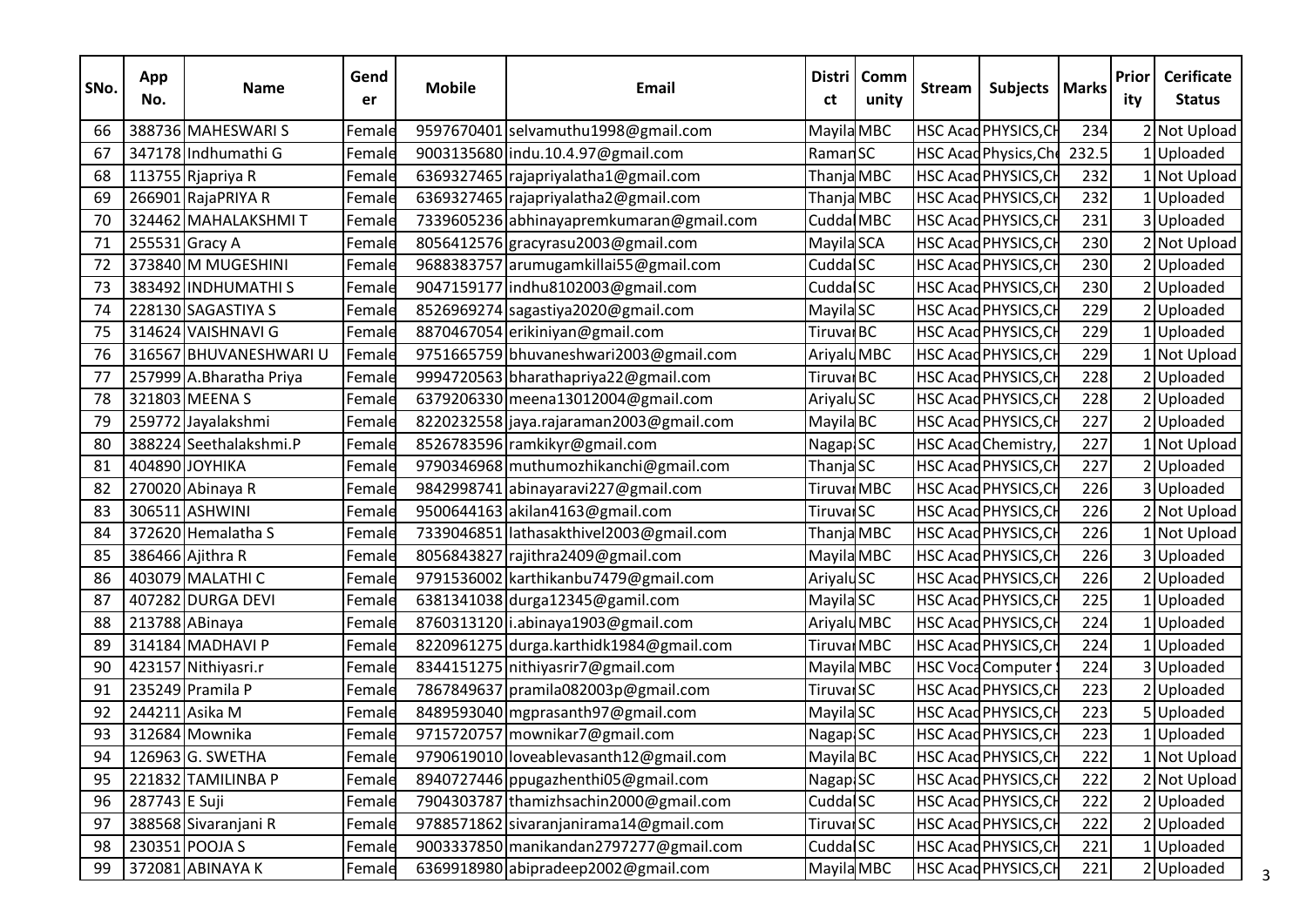| SNo. | App<br>No.    | <b>Name</b>              | Gend<br>er | <b>Mobile</b> | <b>Email</b>                               | <b>Distri</b><br>ct    | Comm<br>unity | <b>Stream</b> | Subjects   Marks            |     | Prior<br>ity | <b>Cerificate</b><br><b>Status</b> |
|------|---------------|--------------------------|------------|---------------|--------------------------------------------|------------------------|---------------|---------------|-----------------------------|-----|--------------|------------------------------------|
| 100  |               | 403008 NISHA S           | Female     |               | 9786468960 nishatvl2003@gmail.com          | Nagap <sub>SC</sub>    |               |               | HSC Acad PHYSICS, CH        | 221 |              | I Not Upload                       |
| 101  |               | 190889 Iyswarya A        | Female     |               | 9789502254 liyswaryaabinaya6621@gmail.com  | Mayila MBC             |               |               | <b>HSC Acad PHYSICS, CH</b> | 219 |              | 3Uploaded                          |
| 102  |               | 240131 Rajakumari R      | Female     |               | 8098513048 ragulrajkumar7@gmail.com        | Mayila <sub>SC</sub>   |               |               | HSC Acad PHYSICS, CH        | 219 |              | 3Uploaded                          |
| 103  |               | 280553 RAJAMEENA D       | Female     |               | 8220654142 RAJAMEENAMRKIT2003@GMAIL.COM    | AriyaluSC              |               |               | HSC Acad PHYSICS, CH        | 219 |              | 2Uploaded                          |
| 104  |               | 354698 JANANI E          | Female     |               | 9585019175 jananie 2003@gmail.com          | Thanja MBC             |               |               | HSC Acad PHYSICS, CH        | 219 |              | 7Uploaded                          |
| 105  |               | 416827 Abarnasri T       | Female     |               | 9095120553 abarnasri27@gmail.com           | Mayila <sub>SC</sub>   |               |               | HSC Acad PHYSICS, CH        | 219 |              | 2 Not Upload                       |
| 106  |               | 114757 PRIYADHARSHINI A  | Female     |               | 9344853910 varatharajand85@gmail.com       | ThanjaSC               |               |               | <b>HSC Acad PHYSICS, CH</b> | 218 |              | 1 Uploaded                         |
| 107  | 327886 Aarthi |                          | Female     |               | 8682098537 sdtdharmadurai@gmail.com        | Mayila <sub>SC</sub>   |               |               | HSC Acad PHYSICS, CH        | 218 |              | 2 Uploaded                         |
| 108  |               | 358140 Abitha V          | Female     |               | 8754249542 abithavelu21@gmail.com          | Cudda MBC              |               |               | HSC Acad PHYSICS, CH        | 218 |              | 1 Uploaded                         |
| 109  |               | 218640 GAYATHRI P        | Female     |               | 9344133155 karank70024@gmail.com           | Cudda <sup>SC</sup>    |               |               | HSC Acad PHYSICS, CH        | 217 |              | Uploaded                           |
| 110  |               | 191793 KISHALLA P        | Female     |               | 9751209908 rameshvnr250686@gmail.com       | Mayila <sub>SC</sub>   |               |               | HSC Acad PHYSICS, CH        | 216 |              | 2Uploaded                          |
| 111  |               | 264174 AARTHI B          | Female     |               | 9003856336 baarthionline2020@gmail.com     | Tiruvar <sub>SC</sub>  |               |               | HSC Acad PHYSICS, CH        | 216 |              | 2 Uploaded                         |
| 112  |               | 319367 Vembarasi R       | Female     |               | 9488003913 rajainiya1106@gmail.com         | Tiruval BC             |               |               | HSC Acad PHYSICS, CH        | 215 |              | 3 Not Upload                       |
| 113  |               | 355100 Abarna M          | Female     |               | 9003279104 abarnatzr2003@gmail.com         | Nagap MBC              |               |               | HSC Acad PHYSICS, CH        | 215 |              | 2Uploaded                          |
| 114  |               | 359417 NITHISHA J        | Female     |               | 8248641403 nithishajaya2004@gmail.com      | Mayila <sub>SC</sub>   |               |               | HSC Acad PHYSICS, CH        | 215 |              | 2Uploaded                          |
| 115  | 391055 Anu S  |                          | Female     |               | 9791874268 anu10052002@gmail.com           | Cudda <sup>SC</sup>    |               |               | HSC Acad Physics, Che       | 215 |              | Not Upload                         |
| 116  |               | 408489 Saranya M         | Female     |               | 9047335904 sathishsathish13562@gmail.com   | Cudda BC               |               |               | <b>HSC Acad PHYSICS, CH</b> | 215 |              | 1 Not Upload                       |
| 117  |               | 408663 VEMBARASIR        | Female     |               | 9597337539 17iniyan@gmail.com              | Tiruval BC             |               |               | HSC Acad PHYSICS, CH        | 215 |              | 2 Uploaded                         |
| 118  |               | 106849 Kaviya.v          | Female     |               | 9791729368 ganeshdevar254@gmail.com        | Cudda MBC              |               |               | HSC Acad PHYSICS, CH        | 214 |              | 1 Not Upload                       |
| 119  |               | 288095 SHAMILI R         | Female     |               | 7397195484 rajinishamili001@gmail.coom     | AriyaluSC              |               |               | HSC Acad PHYSICS, CH        | 214 |              | 9Uploaded                          |
| 120  |               | 373267 SHARMILAPRIYA K   | Female     |               | 9944109473 sharmilapriya2003@gmail.com     | Cudda MBC              |               |               | HSC Acad PHYSICS, CH        | 214 |              | 1 Uploaded                         |
| 121  |               | 387514 Nishanthini G     | Female     |               | 8610933226 nishanisha6376@gmail.com        | Cudda <sup>SC</sup>    |               |               | HSC Acad PHYSICS, CH        | 214 |              | 2 Uploaded                         |
| 122  |               | 280659 Agalya A          | Female     |               | 9080733057   nskannansingai 2704@gmail.com | Thanja MBC             |               |               | <b>HSC Acad PHYSICS, CH</b> | 213 |              | 2 Not Upload                       |
| 123  |               | 287212 Aarthi K          | Female     |               | 8940857585 aarthikajendhiran27@gmail.com   | Tiruval BC             |               |               | HSC Acad PHYSICS, CH        | 213 |              | 1 Not Upload                       |
| 124  |               | 296062 MEERAK            | Female     |               | 9943077855 manimaran125@gmail.com          | Cudda <sup>SC</sup>    |               |               | HSC Acad PHYSICS, CH        | 213 |              | 2 Not Upload                       |
| 125  |               | 351395 Keerthana         | Female     |               | 9655259970 srikanthmariyappan930@gmail.com | Tiruval <sub>BC</sub>  |               |               | HSC Acad PHYSICS, CH        | 213 |              | 2 Not Upload                       |
| 126  | 389445 Devi R |                          | Female     |               | 6385507634 ajithaasai2001@gmail.com        | AriyaluSC              |               |               | <b>HSC Acad PHYSICS, CH</b> | 213 |              | 2 Uploaded                         |
| 127  |               | 422187 GOWSALYA M        | Female     |               | 9787824747 614714@gmail.com                | Nagap <sub>SC</sub>    |               |               | HSC Acad PHYSICS, CH        | 213 |              | 1 Uploaded                         |
|      |               | 128   264282 Karthika. V | Female     |               | 9751609030 nageshpriya2001@gmail.com       | Cudda MBC              |               |               | <b>HSC Acad PHYSICS, CH</b> | 212 |              | 2 Uploaded                         |
| 129  |               | 335178 FAHIMANAJILA J    | Female     |               | 8883022839 fahimanajila663@gmail.com       | Tiruvar <sub>BCM</sub> |               |               | HSC Acad PHYSICS, CH        | 212 |              | 3Uploaded                          |
| 130  |               | 413795 Kaviya R          | Female     |               | 9123529687 vasanthtvr99@gmail.com          | Tiruvar <sub>SC</sub>  |               |               | HSC Acad PHYSICS, CH        | 211 |              | 3Uploaded                          |
| 131  |               | 124768 VAISHNAVI M       | Female     |               | 9361281862 mvaishnavi27122002@gmail.com    | Tiruval MBC            |               |               | <b>HSC Acad PHYSICS, CH</b> | 210 |              | 1 Uploaded                         |
| 132  |               | 240276 Selvambal         | Female     |               | 7708322741 selvambal10032003@gmail.com     | Cudda MBC              |               |               | <b>HSC Acad PHYSICS, CH</b> | 210 |              | Not Upload                         |
|      |               | 133 359001 REVATHI K     | Female     |               | 9159092479 revathikr156@gmail.com          | Mayila <sub>SC</sub>   |               |               | HSC Acad PHYSICS, CH        | 210 |              | 2 Not Upload                       |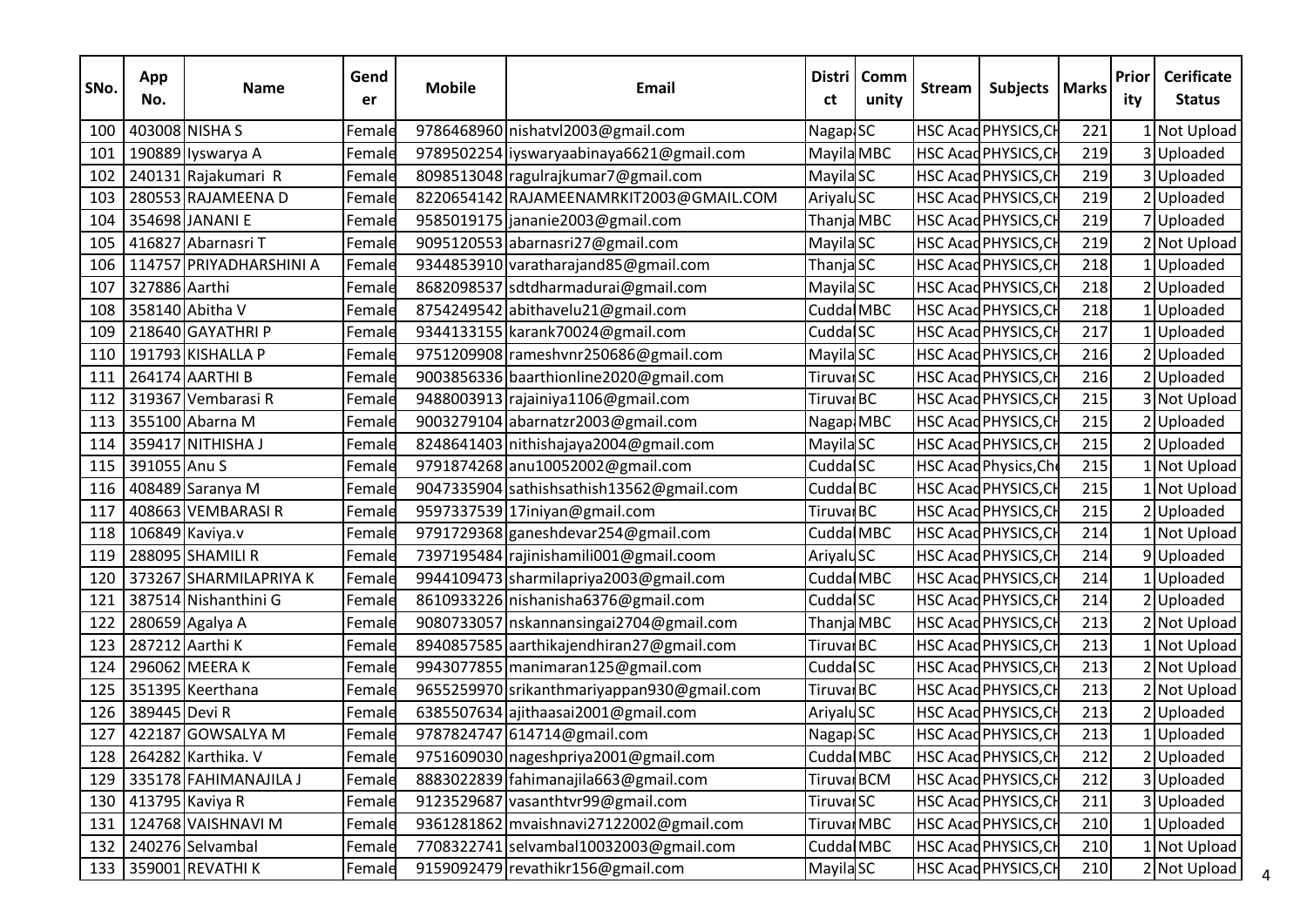| SNo. | App<br>No.    | <b>Name</b>              | Gend<br>er | <b>Mobile</b> | <b>Email</b>                                | <b>Distri</b><br>ct    | Comm<br>unity | <b>Stream</b> | Subjects   Marks            |     | Prior<br>ity | <b>Cerificate</b><br><b>Status</b> |
|------|---------------|--------------------------|------------|---------------|---------------------------------------------|------------------------|---------------|---------------|-----------------------------|-----|--------------|------------------------------------|
| 134  |               | 386566 SATHVINAYA P S    | Female     |               | 9942693935 sathvinaya@gmail.com             | Nagap SC               |               |               | HSC Acad PHYSICS, CH        | 210 |              | 2 Uploaded                         |
| 135  |               | 408144 KURINJIMALAR P    | Female     |               | 8098134494 kurinjimalarp28@gmail.com        | Cudda SC               |               |               | HSC Acad PHYSICS, CH        | 210 |              | 2 Uploaded                         |
| 136  |               | 414126 KAMALI T          | Female     |               | 9943219042 kamalitk363@gmail.com            | KallakuMBC             |               |               | HSC Acad PHYSICS, CH        | 210 |              | 3Uploaded                          |
| 137  |               | 189807 M DHIVYA          | Female     |               | 6385431714 rajasozhan33@gmail.com           | Cudda <sup>SC</sup>    |               |               | HSC Acad PHYSICS, CH        | 209 |              | 2 Not Upload                       |
| 138  |               | 227665 ARTHI K           | Female     |               | 6384086309 arthiadm2003@gmail.com           | Ariyalu <sub>MBC</sub> |               |               | HSC Acad PHYSICS, CH        | 209 |              | INot Upload                        |
| 139  |               | 281057 Shobana           | Female     |               | 9626659307 shobana@gmail.com                | Nagap MBC              |               |               | HSC Acad PHYSICS, CH        | 209 |              | 2 Uploaded                         |
| 140  |               | 299914 Dhivya.n          | Female     |               | 8778462140 kalanramya@gamil.com             | Mayila MBC             |               |               | HSC Acad Physics, Che       | 209 |              | 1 Not Upload                       |
| 141  |               | 352424 PRIYATHARSHINI P  | Female     |               | 9786876689 dharshini26603@gmail.com         | Cudda <sup>SC</sup>    |               |               | HSC Acad PHYSICS, CH        | 209 |              | 3Uploaded                          |
| 142  |               | 289984 PRIYADHARSHINI M  | Female     |               | 9150523357 priyadharshinimari0201@gmail.com | Mayila MBC             |               |               | HSC Acad PHYSICS, CH        | 208 |              | 1 Uploaded                         |
| 143  |               | 390687 ARULPRIYA S       | Female     |               | 9384934271 manikandans1873@gmail.com        | Mayila <sub>SC</sub>   |               |               | HSC Acad PHYSICS, CH        | 208 |              | INot Upload                        |
| 144  |               | 399340 MOHANAMBIGAIR     | Female     |               | 9865593244   mohanambigair 2003@gmail.com   | Nagap SC               |               |               | HSC Acad PHYSICS, CH        | 208 |              | 2 Not Upload                       |
| 145  |               | 400751 MONISHA M         | Female     |               | 8760776100 monishams223@gmail.com           | Mayila <sub>SC</sub>   |               |               | HSC Acad PHYSICS, CH        | 208 |              | 1 Not Upload                       |
| 146  |               | 262334 PARVATHI M        | Female     |               | 9942616713 parvathimurugan06@gmail.com      | Cudda MBC              |               |               | HSC Acad PHYSICS, CH        | 207 |              | 2 Uploaded                         |
| 147  |               | 283601 BHARANIGA B       | Female     |               | 9514976506 abi9514@gmail.com                | Mayila <sub>SC</sub>   |               |               | HSC Acad PHYSICS, CH        | 207 |              | 1 Not Upload                       |
| 148  |               | 371283 SRIMATHI M        | Female     |               | 9047417902 ss1496676@gmail.com              | Mayila BC              |               |               | HSC Acad PHYSICS, CH        | 207 |              | LUploaded                          |
| 149  |               | 385573 V.KEERTHIYA       | Female     |               | 9688577985 keerthisabari2002@gmail.com      | Thanja DNC             |               |               | HSC Acad PHYSICS, CH        | 207 |              | 3 Uploaded                         |
| 150  |               | 235595 Aswitha           | Female     |               | 9751091702 aswithaiyyappan3007@gmail.com    | Tiruvar <sub>SC</sub>  |               |               | HSC Acad PHYSICS, CH        | 206 |              | 2 Uploaded                         |
| 151  |               | 262424 Reshma            | Female     |               | 9750312245 reshma2002.bla@gmail.com         | Nagap MBC              |               |               | HSC Acad PHYSICS, CH        | 206 |              | 2 Uploaded                         |
| 152  | 300635 Devi R |                          | Female     |               | 7373815011 devirajendren568@gmail.com       | Ariyalu <sub>MBC</sub> |               |               | HSC Acad PHYSICS, CH        | 206 |              | 1Uploaded                          |
| 153  |               | 368720 ABINAYA R         | Female     |               | 6383305337 ravi.abinaya@yahoo.com           | Nagap MBC              |               |               | HSC Acad PHYSICS, CH        | 206 |              | 2Uploaded                          |
| 154  |               | 422065 MAYILARASI S      | Female     |               | 7092532129 ssmayilarasi@gmail.com           | Kallaku MBC            |               |               | HSC Acad PHYSICS, CH        | 206 |              | 3 Uploaded                         |
| 155  |               | 321201 Madhumitha M      | Female     |               | 8778990258 arunmathi180@gmail.com           | Cudda <sup>SC</sup>    |               |               | HSC Acad PHYSICS, CH        | 205 |              | 1 Uploaded                         |
| 156  |               | 393099 ABINAYA A         | Female     |               | 9843350902 abinaya22012003@gmail.com        | Cudda <sup>SC</sup>    |               |               | HSC Acad PHYSICS, CH        | 205 |              | 2 Uploaded                         |
| 157  |               | 277378 PRIYA S           | Female     |               | 9159583034 sraja6561@gmail.com              | Mayila MBC             |               |               | HSC Acad PHYSICS, CH        | 204 |              | 2 Not Upload                       |
| 158  |               | 294171 SANGAVI S         | Female     |               | 7358755368 amudhanresearch@gmail.com        | AriyaluMBC             |               |               | HSC Acad PHYSICS, CH        | 204 |              | 3 Uploaded                         |
| 159  |               | 358179 JAYAPRIYA P       | Female     |               | 8883114139 jayapriya130903@gmail.com        | Mayila <sub>SC</sub>   |               |               | HSC Acad PHYSICS, CH        | 204 |              | I Not Upload                       |
| 160  |               | 130820 ATCHAYA S         | Female     |               | 9500643948 atchaya2490568@gmail.com         | Tiruvar <sub>SC</sub>  |               |               | HSC Acad PHYSICS, CH        | 202 |              | 2 Not Upload                       |
| 161  |               | 242228 AARTHI M          | Female     |               | 8778730758 msaarthi 2020@gmail.com          | Mayila MBC             |               |               | HSC Acad PHYSICS, CH        | 202 |              | 2Uploaded                          |
|      |               | 162 345013 Vijayalakshmi | Female     |               | 8525909368 csraj316@gmail.com               | Cudda MBC              |               |               | HSC Acad PHYSICS, CH        | 202 |              | 1 Uploaded                         |
|      |               | 163 262156 JAYASTRI      | Female     |               | 6384356360 spjayastri2003@gmail.com         | Mayila <sub>SC</sub>   |               |               | HSC Acad PHYSICS, CH        | 201 |              | 2Uploaded                          |
|      |               | 164 338416 Jeyasri J     | Female     |               | 8220133714 karthigairaja89@gmail.com        | Raman <sub>SC</sub>    |               |               | HSC Acad PHYSICS, CH        | 201 |              | 2Uploaded                          |
|      |               | 165 350695 Aarthi R      | Female     |               | 8098772140 sabasugan1993@gmail.com          | Nagap MBC              |               |               | <b>HSC Acad PHYSICS, CH</b> | 201 |              | 3Uploaded                          |
| 166  |               | 388550 ANBARASI A        | Female     |               | 9385791959 2003anbarasi@gmail.com           | Tiruvar <sub>SC</sub>  |               |               | HSC Acad PHYSICS, CH        | 201 |              | 2 Not Upload                       |
|      |               | 167   114167 Esaika R    | Female     |               | 8524974093 vijevijesh7@gmail.com            | Mayila MBC             |               |               | HSC Acad Physics, Che       | 200 |              | 2 Not Upload                       |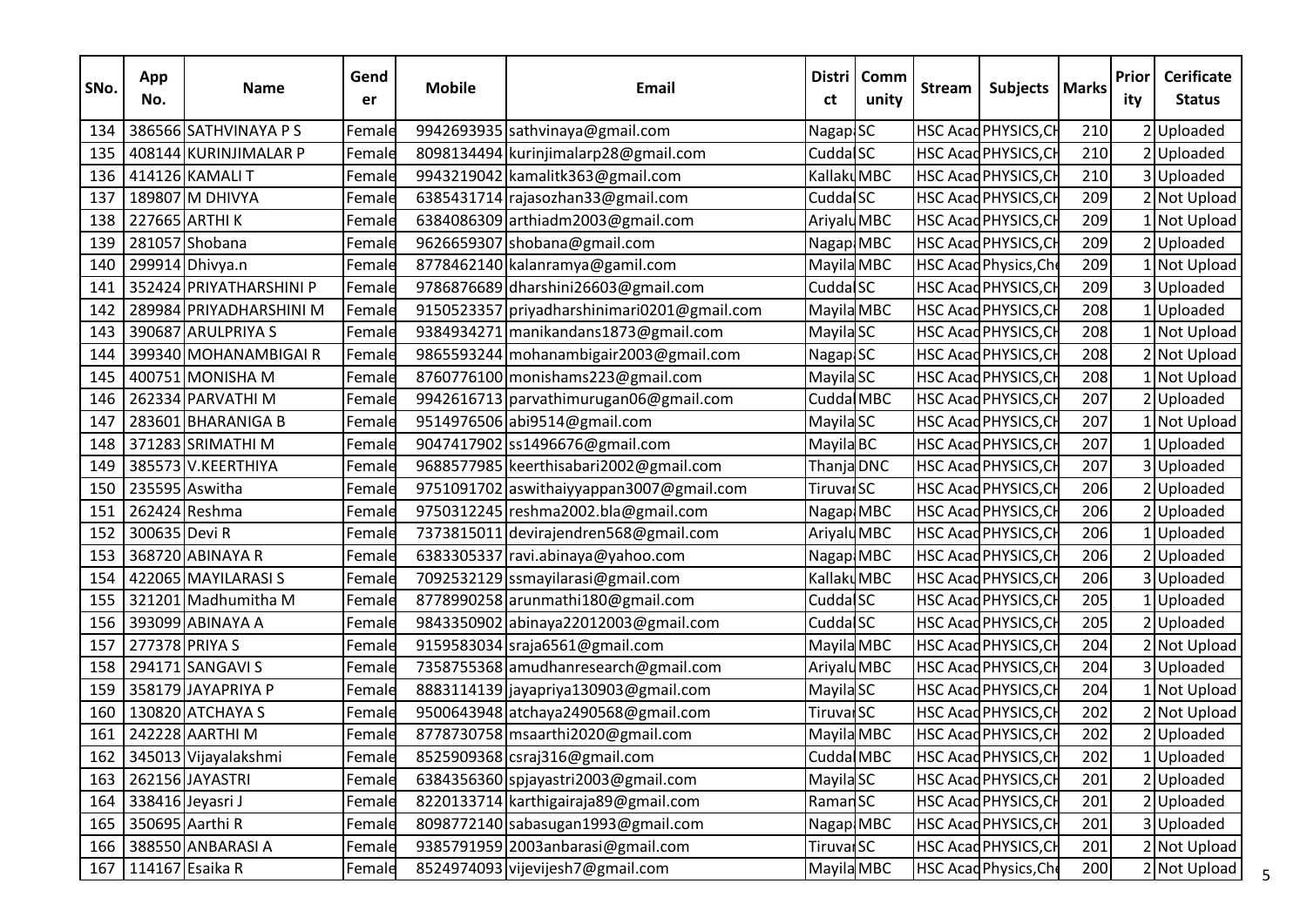| SNo. | App<br>No.    | <b>Name</b>                     | Gend<br>er | <b>Mobile</b> | Email                                          | <b>Distri</b><br>ct    | Comm<br>unity | <b>Stream</b> | Subjects   Marks      |     | Prior<br>ity | <b>Cerificate</b><br><b>Status</b> |
|------|---------------|---------------------------------|------------|---------------|------------------------------------------------|------------------------|---------------|---------------|-----------------------|-----|--------------|------------------------------------|
| 168  |               | 204234 SNEHA A                  | Female     |               | 9787039253 azhagumani1424@gmail.com            | AriyaluSC              |               |               | HSC Acad PHYSICS, CH  | 200 |              | 1 Uploaded                         |
| 169  |               | 361399 Vaishnavi T              | Female     |               | 8110966232 vaishnavithatchinamoorthy@gmail.com | Mayila BC              |               |               | HSC Acad PHYSICS, CH  | 200 |              | 3Uploaded                          |
| 170  |               | 416118 VIDHYA K                 | Female     |               | 7339679791 velkumaravel1010@gmail.com          | Mayila MBC             |               |               | HSC Acad PHYSICS, CH  | 200 |              | I Not Upload                       |
| 171  | 111938 Sayana |                                 | Female     |               | 9003238192 sayanadream@gmail.com               | Tiruvar <sub>BC</sub>  |               |               | HSC Acad PHYSICS, CH  | 199 |              | 1Uploaded                          |
| 172  |               | 121643 ARTHI A                  | Female     |               | 9150786861 varatharajan108@gmail.com           | Tiruval MBC            |               |               | HSC Acad PHYSICS, CH  | 199 |              | 1 Uploaded                         |
| 173  |               | 127319 MONISHA S                | Female     |               | 8489291248 smonisha16122003@gmail.com          | Nagap MBC              |               |               | HSC Acad PHYSICS, CH  | 199 |              | 1Uploaded                          |
| 174  |               | 247414 SUTHANTHIRASANTHI Female |            |               | 9486801194 santhiya012003@gmail.com            | AriyaluSC              |               |               | HSC Acad PHYSICS, CH  | 199 |              | 1 Uploaded                         |
| 175  |               | 264694 MONISHA V                | Female     |               | 9366611224 monishaviruthanjan@gmail.com        | Thanja MBC             |               |               | HSC Acad PHYSICS, CH  | 199 |              | 2Uploaded                          |
| 176  |               | 394697 Sneka S                  | Female     |               | 9600830582 snekasivakumar17@gmail.com          | Mayila MBC             |               |               | HSC Acad PHYSICS, CH  | 199 |              | 2 Not Upload                       |
| 177  |               | 398535 ABINAYA P                | Female     |               | 9698841219 abinayaprabhu2004@gmail.com         | Cudda <sup>SC</sup>    |               |               | HSC Acad Physics, Che | 199 |              | 1 Not Upload                       |
| 178  |               | 236337 SATHYA S                 | Female     |               | 9524954005 bnithuvettu@gmail.com               | Mayila MBC             |               |               | HSC Acad PHYSICS, CH  | 198 |              | 2 Uploaded                         |
| 179  |               | 245809 Vishali C                | Female     |               | 9159108795 vishali.c633@gmail.com              | Mayila MBC             |               |               | HSC Acad PHYSICS, CH  | 198 |              | 3 Uploaded                         |
| 180  |               | 282797 SUSHMIKA R               | Female     |               | 9524508559 boovendradtp@gmail.com              | Mayila <sub>SC</sub>   |               |               | HSC Acad PHYSICS, CH  | 198 |              | L Not Upload                       |
| 181  |               | 318213 Thestika                 | Female     |               | 9865164804 thestika2002@gmail.com              | Nagap SC               |               |               | HSC Acad PHYSICS, CH  | 198 |              | 2Uploaded                          |
| 182  |               | 388005 MENAKA K                 | Female     |               | 8189930015 menakakarunanithi 2002@gmail.com    | Mayila <sub>SC</sub>   |               |               | HSC Acad PHYSICS, CH  | 198 |              | 1 Not Upload                       |
| 183  |               | 246084 KALAIMATHI D             | Female     |               | 9047371582 kalaimathithesingu2002@gmail.com    | Mayila MBC             |               |               | HSC Acad PHYSICS, CH  | 197 |              | 2 Uploaded                         |
| 184  |               | 279519 JANANI S                 | Female     |               | 8940983699 sivajijanani@gmail.com              | Mayila <sub>SC</sub>   |               |               | HSC Acad PHYSICS, CH  | 197 |              | 1 Uploaded                         |
| 185  |               | 301862 NIVETHA M                | Female     |               | 8807214410 nivethamanogaran2004@gmail.com      | DharmST                |               |               | HSC Acad PHYSICS, CH  | 197 |              | LUploaded                          |
| 186  |               | 357271 DHARSHINIS               | Female     |               | 9659168049 kp790335@gmail.com                  | Mayila <sub>SC</sub>   |               |               | HSC Acad PHYSICS, CH  | 197 |              | 1 Not Upload                       |
| 187  |               | 364637 SAVURITHA N              | Female     |               | 6382991196 nagarajanmanikandan99@gmail.com     | Mayila <sub>SC</sub>   |               |               | HSC Acad PHYSICS, CH  | 197 |              | 1 Uploaded                         |
| 188  |               | 415005 HEMAPRIYA S              | Female     |               | 9942107551 hemapriya13303@gmail.com            | Mayila <sub>SC</sub>   |               |               | HSC Acad PHYSICS, CH  | 197 |              | 1 Not Upload                       |
| 189  |               | 118428 AATHISAKTHI T            | Female     |               | 9952173948 aathisakthi 19032003@gmail.com      | Tiruval <sub>SCA</sub> |               |               | HSC Acad PHYSICS, CH  | 196 |              | 2 Not Upload                       |
| 190  |               | 178718 ATCHAYA M                | Female     |               | 7092961798 atchaya2003m@gmail.com              | Mayila MBC             |               |               | HSC Acad PHYSICS, CH  | 196 |              | 3 Not Upload                       |
| 191  |               | 231903 Swetha K                 | Female     |               | 8526480867 swethakj2003@gmail.com              | Mayila <sub>SC</sub>   |               |               | HSC Acad PHYSICS, CH  | 196 |              | 1Uploaded                          |
| 192  |               | 408028 ADHILAKSHMIS             | Femal      |               | 9361509365 lakshmiadhi707@gmail.com            | Cudda <sup>SC</sup>    |               |               | HSC Acad PHYSICS, CH  | 196 |              | 1 Uploaded                         |
| 193  |               | 416097 PRIYADARSHINI M          | Female     |               | 9843216079 karnavijaya1995@gmail.com           | Nagap <sup>I</sup> SC  |               |               | HSC Acad PHYSICS, CH  | 196 |              | 2 Uploaded                         |
| 194  |               | 126285 Ashwini                  | Female     |               | 6369620523 ashvinivinayagam@gmail.com          | AriyaluSC              |               |               | HSC Acad PHYSICS, CH  | 195 |              | 1 Uploaded                         |
| 195  |               | 136934 J.prashitha              | Female     |               | 8838058722 prashitha 2003@gmail.com            | Mayila <sub>SC</sub>   |               |               | HSC Acad PHYSICS, CH  | 195 |              | 3 Not Upload                       |
|      |               | 196   219499 SRIRANJANI B       | Female     |               | 8072836413 rbi.balaji@gmail.com                | Cudda MBC              |               |               | HSC Acad PHYSICS, CH  | 195 |              | 2 Uploaded                         |
| 197  |               | 241331 NITHINI M                | Female     |               | 9944892441 manikandan123@gmail.com             | Mayila <sub>SC</sub>   |               |               | HSC Acad PHYSICS, CH  | 195 |              | I Not Upload                       |
| 198  |               | 243939 KRISHNADEVI K            | Female     |               | 8489404188 krishnadevivdk2003@gmail.com        | Mayila <sub>SC</sub>   |               |               | HSC Acad PHYSICS, CH  | 195 |              | 2 Not Upload                       |
| 199  |               | 360494 KAMATCHIAMMAN V          | Female     |               | 9786180989 balamurugan.555.81@gmail.com        | Cudda <sup>SC</sup>    |               |               | HSC Acad PHYSICS, CH  | 195 |              | 1 Not Upload                       |
| 200  |               | 395323 DHIVYA E                 | Female     |               | 9600206328 dhivya19june@gmail.com              | KallakuSC              |               |               | HSC Acad PHYSICS, CH  | 195 |              | 3Uploaded                          |
| 201  |               | 250348 SOWNDHARYA M             | Female     |               | 7373806749 sowndharyamuthu2002@gmail.com       | Tiruvar <sub>BC</sub>  |               |               | HSC Acad PHYSICS, CH  | 194 |              | 2 Uploaded                         |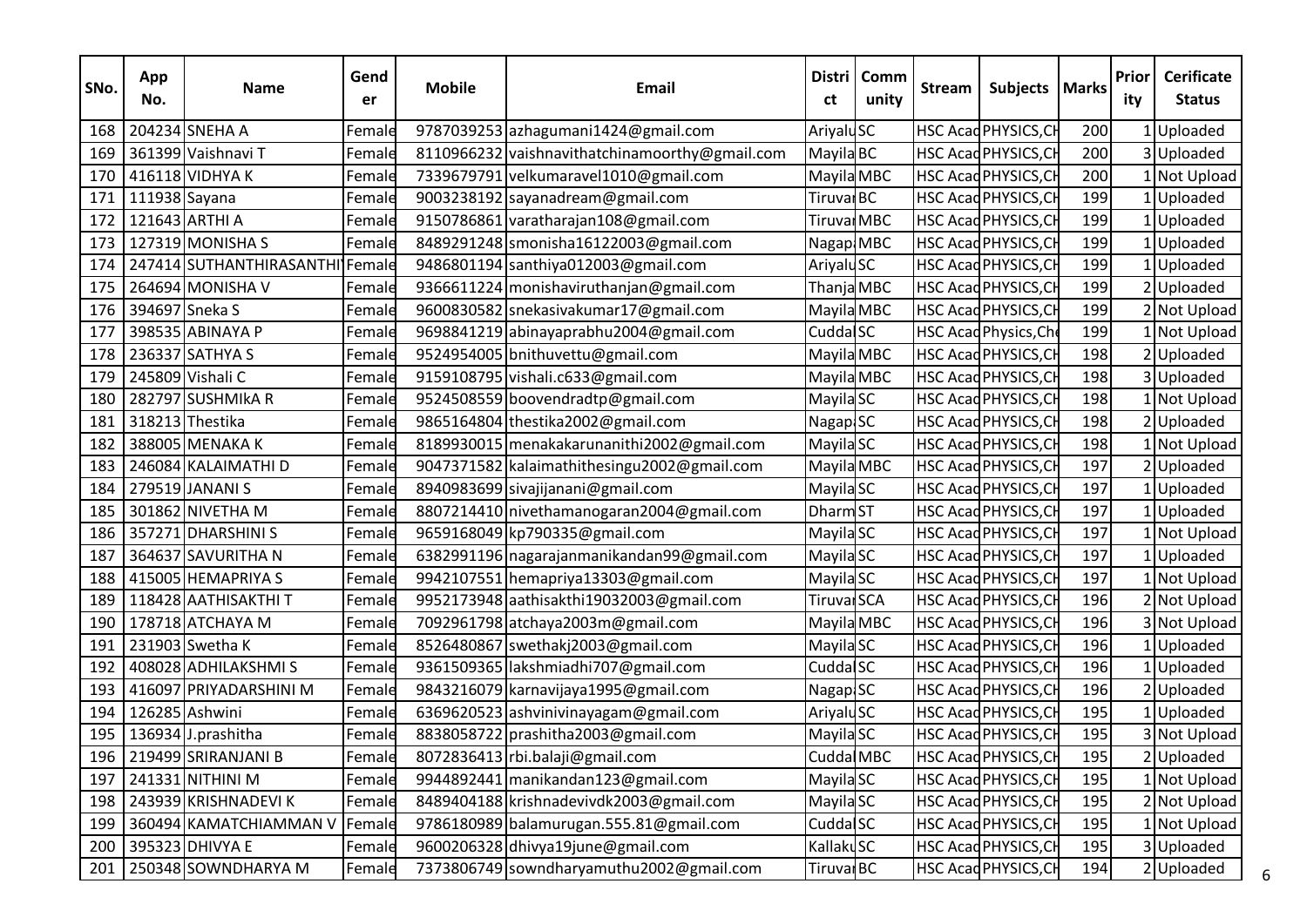| SNo. | App<br>No.     | <b>Name</b>              | Gend<br>er | <b>Mobile</b> | <b>Email</b>                                 | <b>Distri</b><br>ct   | Comm<br>unity | <b>Stream</b> | Subjects   Marks      |     | Prior<br>ity | <b>Cerificate</b><br><b>Status</b> |
|------|----------------|--------------------------|------------|---------------|----------------------------------------------|-----------------------|---------------|---------------|-----------------------|-----|--------------|------------------------------------|
| 202  |                | 283461 Vaishnavi M       | Female     |               | 7695840268 vaishnavim0720@gmail.com          | Tiruvar <sub>SC</sub> |               |               | HSC Acad PHYSICS, CH  | 194 |              | 1 Not Upload                       |
| 203  |                | 363694 AKALYA G          | Female     |               | 7708598897 manigunaemail@gmail.com           | Mayila <sub>SC</sub>  |               |               | HSC Acad PHYSICS, CH  | 194 |              | 1 Not Upload                       |
| 204  |                | 193263 Reshma            | Female     |               | 7598934707 snkr.reshma@gmail.com             | Nagap BC              |               |               | HSC Acad PHYSICS, CH  | 193 |              | 3Uploaded                          |
| 205  |                | 209316 SHARMILI          | Female     |               | 9344549630 rajmohanram136@yahoo.com          | Tiruvar <sub>SC</sub> |               |               | HSC Acad PHYSICS, CH  | 193 |              | 1 Uploaded                         |
| 206  |                | 305396 SUBASRI           | Female     |               | 7708214292 subasrik2002@gmail.com            | Mayila <sub>SC</sub>  |               |               | HSC Acad PHYSICS, CH  | 193 |              | Uploaded                           |
| 207  |                | 320145 Rajasubalakshmi R | Female     |               | 8098555889 rajasubalakshmiravi@gmail.com     | Mayila <sub>BC</sub>  |               |               | HSC Acad PHYSICS, CH  | 193 |              | 4 Not Upload                       |
| 208  |                | 323622 Susimitha B       | Female     |               | 9524715313 susmitha27803@gmail.com           | Cudda SC              |               |               | HSC Acad PHYSICS, CH  | 193 |              | 1 Uploaded                         |
| 209  |                | 330352 PARAMESHWARI R    | Female     |               | 6383916383 shanthyshanthy012@gmail.com       | Cudda MBC             |               |               | HSC Acad PHYSICS, CH  | 193 |              | 3 Uploaded                         |
| 210  |                | 382638 RAMANA R          | Female     |               | 9047129367 ramanaramamoorthy5@gmail.com      | Cudda MBC             |               |               | HSC Acad PHYSICS, CH  | 193 |              | 3 Uploaded                         |
| 211  |                | 408347 KALAIMATHI P      | Female     |               | 7094392641 KALAIMATHI052003@GMAIL.COM        | Cudda <sup>SC</sup>   |               |               | HSC Acad PHYSICS, CH  | 193 |              | 2 Not Upload                       |
| 212  |                | 333728 MALINI A          | Female     |               | 6381350019 arumugamarumugam41@gmail.com      | Tiruval <sub>BC</sub> |               |               | HSC Acad PHYSICS, CH  | 192 |              | 1 Not Upload                       |
| 213  |                | 363597 MONISHA           | Female     |               | 9894241431 mugesh271997@gmail.com            | Vilupp <sup>SC</sup>  |               |               | HSC Acad PHYSICS, CH  | 192 |              | 3 Uploaded                         |
| 214  |                | 371888 SWETHA S          | Female     |               | 7373654781 aabinishiyas@gmail.com            | Tiruvar <sub>SC</sub> |               |               | HSC Acad PHYSICS, CH  | 192 |              | Uploaded                           |
| 215  | 379099 ASHA    |                          | Female     |               | 9655819688 karusathya65@gmail.com            | Mayila <sub>SC</sub>  |               |               | HSC Acad PHYSICS, CH  | 192 |              | 1 Uploaded                         |
| 216  |                | 408441 DHARANI           | Female     |               | 8110021431 madharani2003@gmail.com           | Mayila <sub>SC</sub>  |               |               | HSC Acad PHYSICS, CH  | 192 |              | Uploaded                           |
| 217  |                | 418031 SATHIYAPRIYA S    | Female     |               | 9159883849 sathiyapriyas062003@gmail.com     | Salem SCA             |               |               | HSC Acad PHYSICS, CH  | 192 |              | IlUploaded                         |
| 218  |                | 357173 BAKYA.B           | Female     |               | 9952697264 doselove644@gmail.com             | Nagap MBC             |               |               | HSC Acad PHYSICS, CH  | 191 |              | 1 Not Upload                       |
| 219  |                | 368303 MITHUNA P         | Female     |               | 8940756474 mithunapirakalathan@gmail.com     | Mayila <sub>SC</sub>  |               |               | HSC Acad PHYSICS, CH  | 191 |              | LUploaded                          |
| 220  |                | 237120 PRIYADHARSHINI M  | Female     |               | 9047146981 priyama2823@gmail.com             | Mayila BC             |               |               | HSC Acad PHYSICS, CH  | 190 |              | 2 Not Upload                       |
| 221  |                | 275634 PAVITHRA P        | Female     |               | 9976385563 balajip709@gmail.com              | Cudda <sup>SC</sup>   |               |               | HSC Acad PHYSICS, CH  | 190 |              | 2Uploaded                          |
| 222  | 330947 Akila D |                          | Female     |               | 8220727528 aarthi.dharmalingam99@gmail.com   | Mayila MBC            |               |               | HSC Acad PHYSICS, CH  | 190 |              | 4Uploaded                          |
| 223  |                | 370295 Swetha V          | Female     |               | 7339428472 swethav20122003@gmail.com         | Nagap MBC             |               |               | HSC Acad PHYSICS, CH  | 190 |              | 1 Not Upload                       |
| 224  |                | 184133 BARATHIPRIYA R    | Female     |               | 9384130887 sathyasabitha447@gmail.com        | Mayila MBC            |               |               | HSC Acad PHYSICS, CH  | 189 |              | 2 Uploaded                         |
| 225  |                | 237196 DIVYA K           | Female     |               | 7339176926 nithyabahubali@gmail.com          | Mayila <sub>SC</sub>  |               |               | HSC Acad PHYSICS, CH  | 189 |              | 1 Not Upload                       |
| 226  |                | 275905 PRAVEENA B        | Female     |               | 6374476285 senthamizhan7395@gmail.com        | Mayila <sub>SC</sub>  |               |               | HSC Acad PHYSICS, CH  | 189 |              | Not Upload                         |
| 227  |                | 286132 BAVITHRA B        | Female     |               | 6381669686 bavithrabalayan0803@gmail.com     | Mayila <sub>SC</sub>  |               |               | HSC Acad PHYSICS, CH  | 188 |              | I Not Upload                       |
| 228  |                | 344395 SINEKA K P        | Female     |               | 8610692207 sineka10june2003@gmail.com        | Mayila <sub>SC</sub>  |               |               | HSC Acad PHYSICS, CH  | 188 |              | 1Uploaded                          |
| 229  |                | 368504 SUJITHA S         | Female     |               | 9940815084 amuthansiva81@gmail.com           | Mayila <sub>SC</sub>  |               |               | HSC Acad PHYSICS, CH  | 188 |              | 1 Uploaded                         |
|      |                | 230 391445 Sowmiya T     | Female     |               | 9344117514 sowmiyatamil17062003@gmail.com    | Thanja <sub>SC</sub>  |               |               | HSC Acad PHYSICS, CH  | 188 |              | 1 Not Upload                       |
| 231  |                | 331817 Divya A           | Female     |               | 8524824741 divyaaasai06@gmail.com            | Tiruvar <sub>SC</sub> |               |               | HSC Acad PHYSICS, CH  | 187 |              | 2Uploaded                          |
| 232  |                | 355733 PRAVEENA S        | Female     |               | 8220582167 praveena130203@gmail.com          | Mayila <sub>SC</sub>  |               |               | HSC Acad PHYSICS, CH  | 187 |              | IlUploaded                         |
| 233  |                | 362138 Kasthuribai V     | Female     |               | 9952814386 kasthuribai2003@gmail.com         | Tiruvar <sub>SC</sub> |               |               | HSC Acad PHYSICS, CH  | 187 |              | 2 Not Upload                       |
| 234  |                | 395574 NIVETHA K         | Female     |               | 7339389534 nivethakumarasamy3@gmail.com      | Tiruvar <sub>SC</sub> |               |               | HSC Acad Physics, Che | 187 |              | 2 Not Upload                       |
|      |                | 235 278328 ABINAYA D     | Female     |               | 9600935423 sanjaydakshinamurthy062@gmail.com | Mayila <sub>SC</sub>  |               |               | HSC Acad PHYSICS, CH  | 186 |              | 1 Not Upload                       |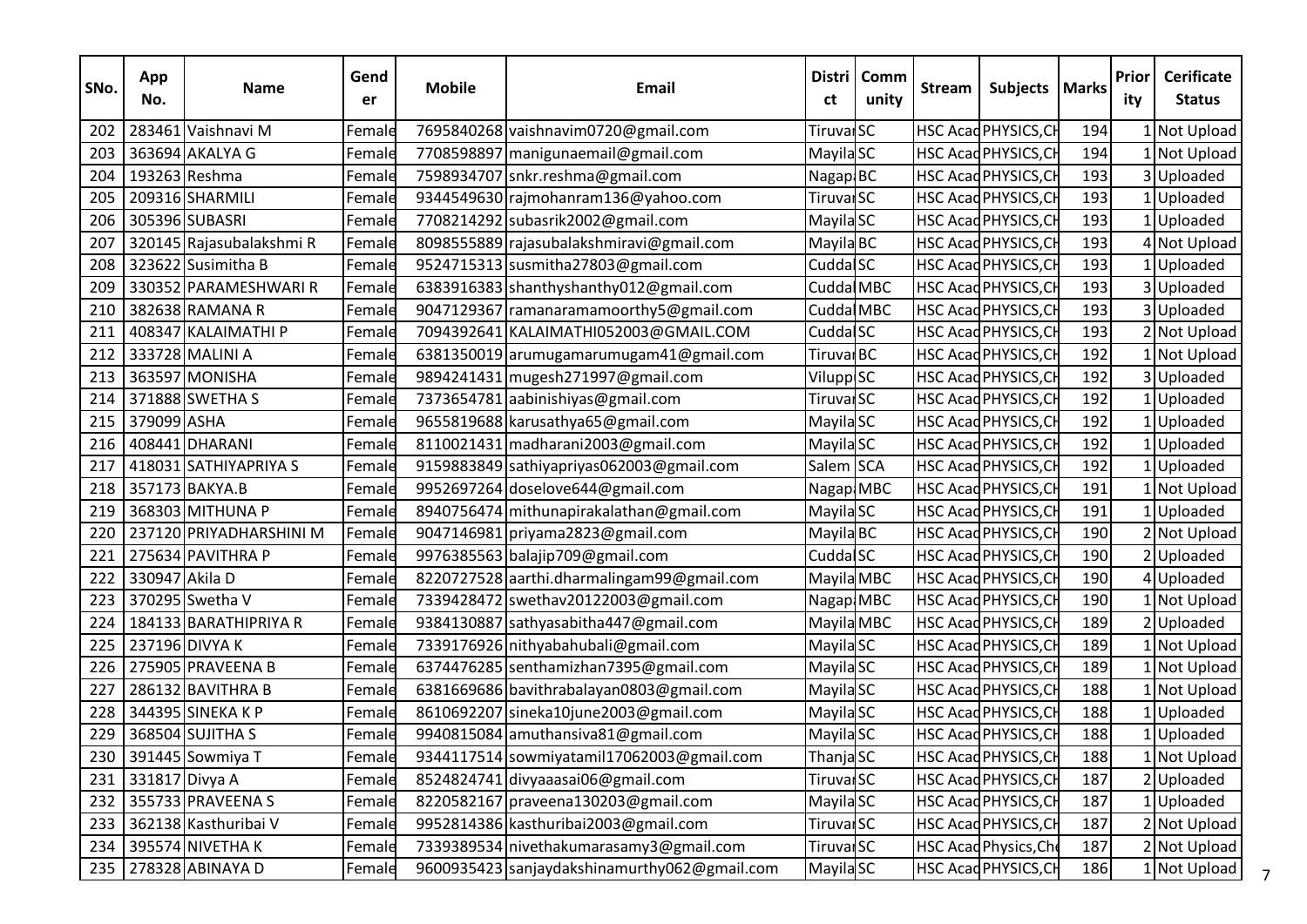| SNo. | App<br>No.       | <b>Name</b>               | Gend<br>er | <b>Mobile</b> | <b>Email</b>                                 | <b>Distri</b><br>ct   | Comm<br>unity | <b>Stream</b> | Subjects   Marks             |     | Prior<br>ity | <b>Cerificate</b><br><b>Status</b> |
|------|------------------|---------------------------|------------|---------------|----------------------------------------------|-----------------------|---------------|---------------|------------------------------|-----|--------------|------------------------------------|
| 236  |                  | 291411 SABITHA R          | Female     |               | 8056867364 1accessnetcafe@gmail.com          | Nagap SC              |               |               | HSC Acad PHYSICS, CH         | 186 |              | 1 Not Upload                       |
| 237  |                  | 334170 ATCHAYA G          | Female     |               | 7358267798 atchayasanthi257@gmail.com        | Mayila BC             |               |               | HSC Acad PHYSICS, CH         | 186 |              | 1 Not Upload                       |
| 238  |                  | 398979 SHOBANA M          | Female     |               | 8056478027 shobanam210503@gmail.com          | ThanjaSC              |               |               | HSC Acad PHYSICS, CH         | 186 |              | LNot Upload                        |
| 239  |                  | 415010 SANDHIYA R         | Female     |               | 9600202823 sandhiyar090603@gmail.com         | Mayila <sub>SC</sub>  |               |               | HSC Acad PHYSICS, CH         | 186 |              | 1 Not Upload                       |
| 240  |                  | 229787 MEENA S            | Female     |               | 7339393400 kskalaiselvan8080@gmail.com       | Mayila <sub>SC</sub>  |               |               | HSC Acad PHYSICS, CH         | 185 |              | LUploaded                          |
| 241  |                  | 238204 SANGEETHA          | Female     |               | 9488168397 sangeethak@gmail.com              | Nagap <sub>SC</sub>   |               |               | HSC Acad PHYSICS, CH         | 185 |              | 1 Uploaded                         |
| 242  |                  | 278094 KALKI V            | Female     |               | 9677691690 kalkivelmurugan2020@gmail.com     | Cudda SC              |               |               | HSC Acad PHYSICS, CH         | 185 |              | 5Uploaded                          |
| 243  |                  | 311489 Nivetha            | Female     |               | 7868823865 nivetamadhav.2004@gmail.com       | Mayila <sub>SC</sub>  |               |               | HSC Acad PHYSICS, CH         | 185 |              | Not Upload                         |
| 244  |                  | 357494 DIVYA K            | Female     |               | 8608118306 divya180303@gmail.com             | Mayila <sub>SC</sub>  |               |               | HSC Acad PHYSICS, CH         | 185 |              | 1 Uploaded                         |
| 245  |                  | 361330 Rajalakshmi P      | Female     |               | 9751583118 anandhk191@gmail.com              | Nagap SC              |               |               | HSC Acad PHYSICS, CH         | 185 |              | Uploaded                           |
| 246  |                  | 416587 KATHIJA            | Female     |               | 6382234395 kathija2003v@gmail.com            | Mayila <sub>SC</sub>  |               |               | HSC Acad PHYSICS, CH         | 185 |              | IlUploaded                         |
| 247  |                  | 224445 Keerthana T        | Female     |               | 9566379536 keerthanathangamani2002@gmail.com | Tiruval <sub>BC</sub> |               |               | HSC Acad PHYSICS, CH         | 184 |              | 2 Not Upload                       |
| 248  |                  | 253527 BRUNTHA            | Female     |               | 9626714812 BRUNTHA31072003@GMAIL.COM         | NagapiSC              |               |               | HSC Acad PHYSICS, CH         | 184 |              | Uploaded                           |
| 249  |                  | 270563 Abinaya K          | Female     |               | 7867058690 mahalakshmiasokan@gmail.com       | Nagap <sub>SC</sub>   |               |               | HSC Acad PHYSICS, CH         | 184 |              | 1 Not Upload                       |
| 250  |                  | 356574 Manothini M        | Female     |               | 9486599405 manothini211102@gmail.com         | Mayila <sub>SC</sub>  |               |               | HSC Acad PHYSICS, CH         | 184 |              | LUploaded                          |
| 251  |                  | 359481 SWETHA S           | Female     |               | 6369434509 surendhars391@gmail.com           | Mayila MBC            |               |               | HSC Acad PHYSICS, CH         | 184 |              | 1 Not Upload                       |
| 252  |                  | 364265 AKSATHIYA G        | Female     |               | 7708270326 sivaraman18061998@gmail.com       | Mayila <sub>SC</sub>  |               |               | HSC Acad PHYSICS, CH         | 184 |              | 1 Not Upload                       |
| 253  |                  | 387268 NIVETHA P          | Female     |               | 8189930015 nivethaprabakaran2002@gmail.com   | Mayila <sub>SC</sub>  |               |               | HSC Acad PHYSICS, CH         | 184 |              | INot Upload                        |
| 254  |                  | 399049 KANMANI M          | Female     |               | 9698841219 kanmanimayavan2003@gmail.com      | Cudda <sup>SC</sup>   |               |               | HSC Acad PHYSICS, CH         | 184 |              | 1 Not Upload                       |
| 255  |                  | 173865 VAISHNAVI R        | Female     |               | 8940612616 rameshbca037@gmail.com            | Mayila <sub>BC</sub>  |               |               | HSC Acad PHYSICS, CH         | 183 |              | 2Uploaded                          |
| 256  |                  | 280254 Abinaya I          | Female     |               | 6374830480 abinayakomal@gmail.com            | Mayila <sub>SC</sub>  |               |               | HSC Acad PHYSICS, CH         | 183 |              | 1 Not Upload                       |
| 257  |                  | 308646 S.suguna           | Female     |               | 8056791405 vaidhehimathi96@gmail.com         | Mayila <sub>SC</sub>  |               |               | HSC Acad PHYSICS, CH         | 183 |              | 1 Uploaded                         |
| 258  |                  | 309014 ABIRAMI P          | Female     |               | 8489177570 aakashdce2000@gmail.com           | Mayila <sub>BC</sub>  |               |               | HSC Acad PHYSICS, CH         | 183 |              | Uploaded                           |
| 259  |                  | 313026 ASHIKA G           | Female     |               | 8508991232 ashika@gmail.com                  | Mayila <sub>SC</sub>  |               |               | HSC Acad PHYSICS, CH         | 183 |              | 1 Not Upload                       |
| 260  |                  | 325895 SHARMILA N         | Female     |               | 8072746330 sowme192@gmail.com                | Nagap SC              |               |               | HSC Acad PHYSICS, CH         | 183 |              | Not Upload                         |
| 261  |                  | 356476 KALAIPRIYA         | Female     |               | 9943197985 kvkalaipriya2002@gmail.com        | Mayila SC             |               |               | <b>HSC Acad Physics, Che</b> | 183 |              | I Not Upload                       |
| 262  |                  | 385931 Vinitha E          | Female     |               | 6379624792 vinithaelangovan2004@gmail.com    | Mayila <sub>SC</sub>  |               |               | HSC Acad PHYSICS, CH         | 183 |              | 1Uploaded                          |
| 263  | 388965 Dhivya    |                           | Female     |               | 9698363977 dhivyaalalasundaram@gmail.com     | Mayila <sub>SC</sub>  |               |               | HSC Acad PHYSICS, CH         | 183 |              | I Not Upload                       |
|      |                  | 264 216749 SIVAGAYATHRI.A | Female     |               | 8667432911 sivasuriyan260298@gmail.com       | Mayila BC             |               |               | HSC Acad PHYSICS, CH         | 182 |              | 2 Uploaded                         |
| 265  |                  | 292578 MONISHA N          | Female     |               | 8248730035 monishasumathi12@gmail.com        | Cudda <sup>SC</sup>   |               |               | HSC Acad PHYSICS, CH         | 182 |              | Not Upload                         |
|      |                  | 266 359871 GAYATHRIK      | Female     |               | 9843375737 ggayathrisk@gmail.com             | Mayila MBC            |               |               | HSC Acad PHYSICS, CH         | 182 |              | IlUploaded                         |
| 267  |                  | 392221 Kaviya S           | Female     |               | 9003929176 kaviya200ss@gmail.com             | Cudda <sup>SC</sup>   |               |               | HSC Acad PHYSICS, CH         | 182 |              | 2 Uploaded                         |
| 268  |                  | 409377 DHESANAYAGI D      | Female     |               | 8940462170 dhesanayagi@gmail.com             | Cudda <sup>SC</sup>   |               |               | HSC Acad PHYSICS, CH         | 182 |              | 3Uploaded                          |
|      | 269 225174 ARTHI |                           | Female     |               | 9159991737 SANTHOSHSNEHA402@GMAIL.COM        | Nagap MBC             |               |               | HSC Acad PHYSICS, CH         | 181 |              | 2 Not Upload                       |